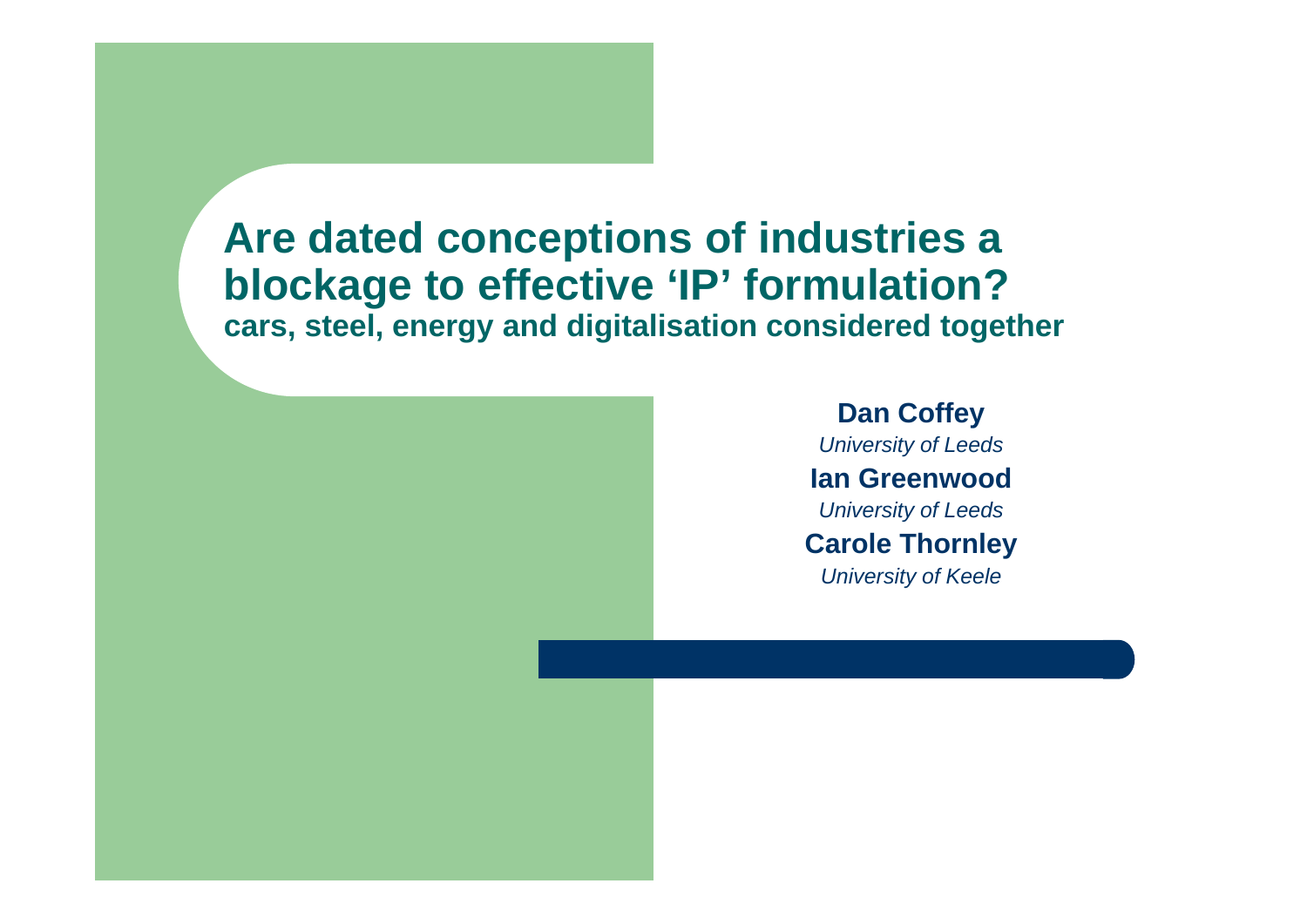## **introduction**

- what this paper is about
- **•** fluidities and transformations
- challenges in impactful industries
- the steel nexus
- 'industry' as a barrier to policy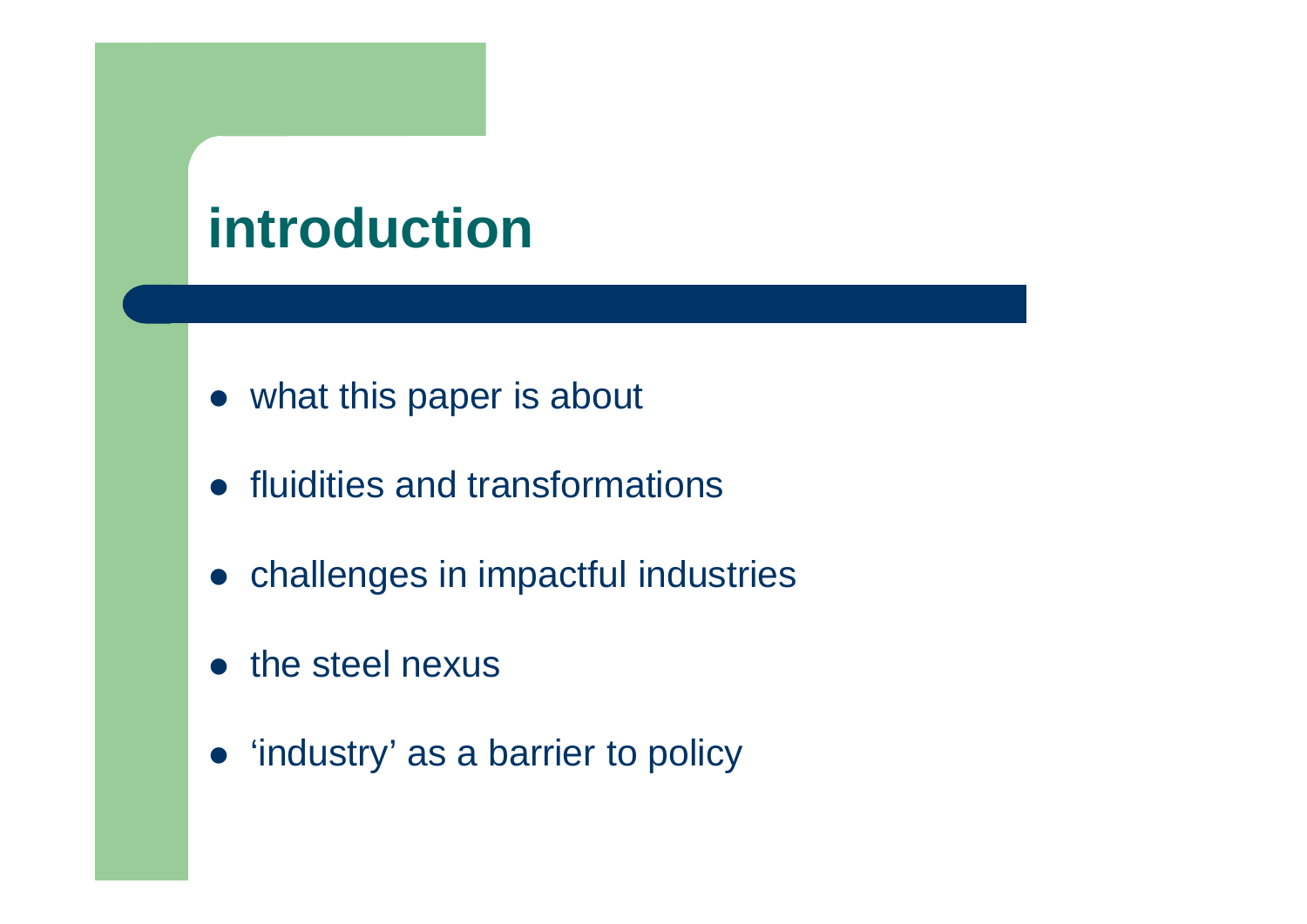## **what this paper is about**

- a series of trade related shocks are hitting two major connected industries in Britain: cars and steel
- $\bullet$ each also has a sustainability dilemma
- $\bullet$  stepping back from the most immediate difficulties, there are fundamental questions that are relevant to strategy:
	- would reorganisation mitigate the sustainability dilemma?
	- would this dampen susceptibility to trade shocks?
	- would it be compatible with good international relations?
- $\bullet$ and do dated conceptions of 'industries' get in the way?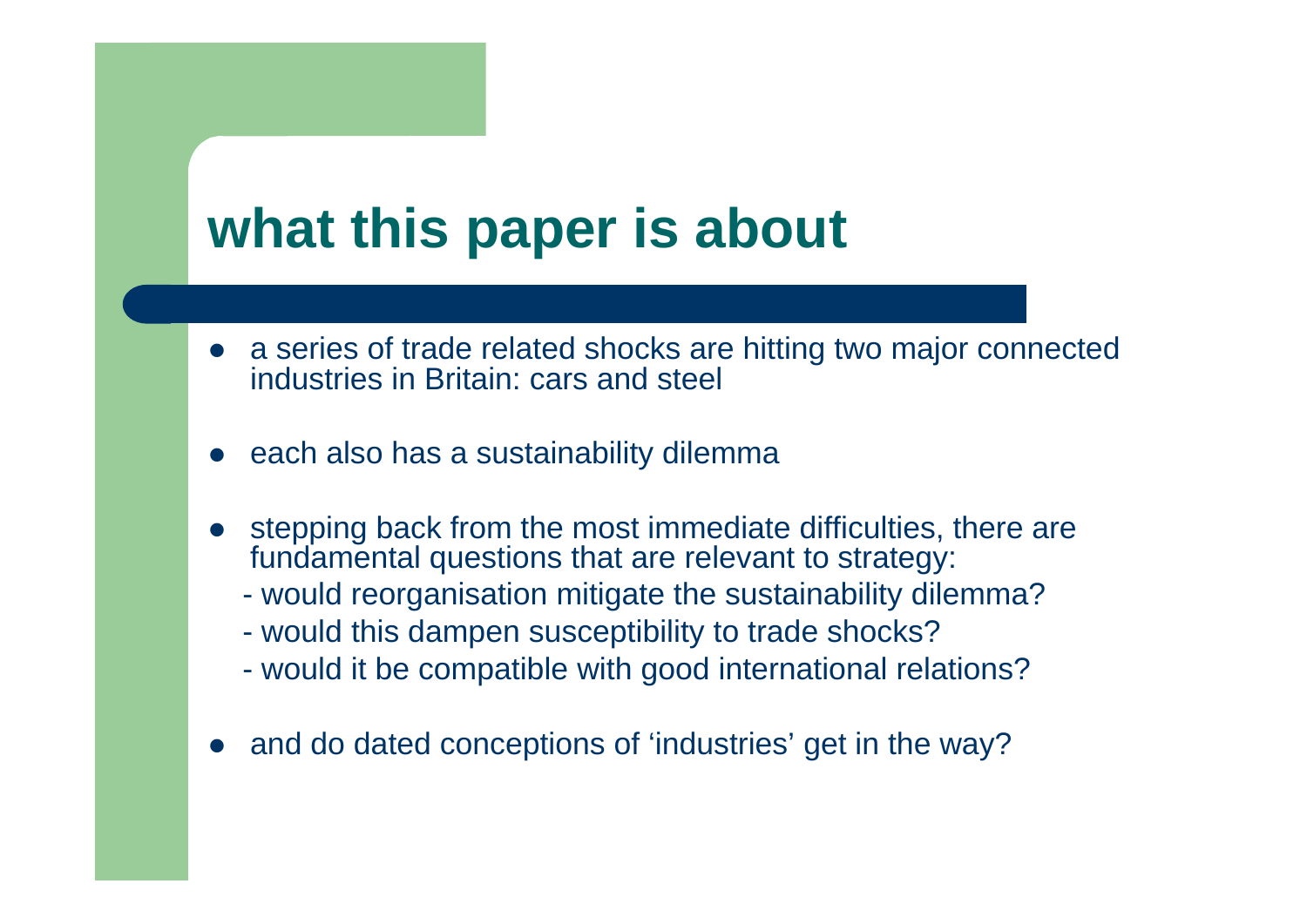## **fluidities and transformations**

- 0 • a growing number of approaches to the constructed world are attempting to reconceptualise how an 'economy' is imagined, appropriated and studied:
- O product service systems (PSS) / United Nations Environmental Programme (UNEP) - used-based service models over 'manufacture and sale'
- 0 industry 4.0 - the internet of things / cyber-physical systems/ digital factories
- 0 the foundational economy
	- the networks of cables, wires, pipelines, roads, railways and distribution outlets that make modern civilisation possible
- 0 major new corporate players are also signifiers of change: - FAANG economy: Facebook, Apple, Amazon, Netflix, Google, etc.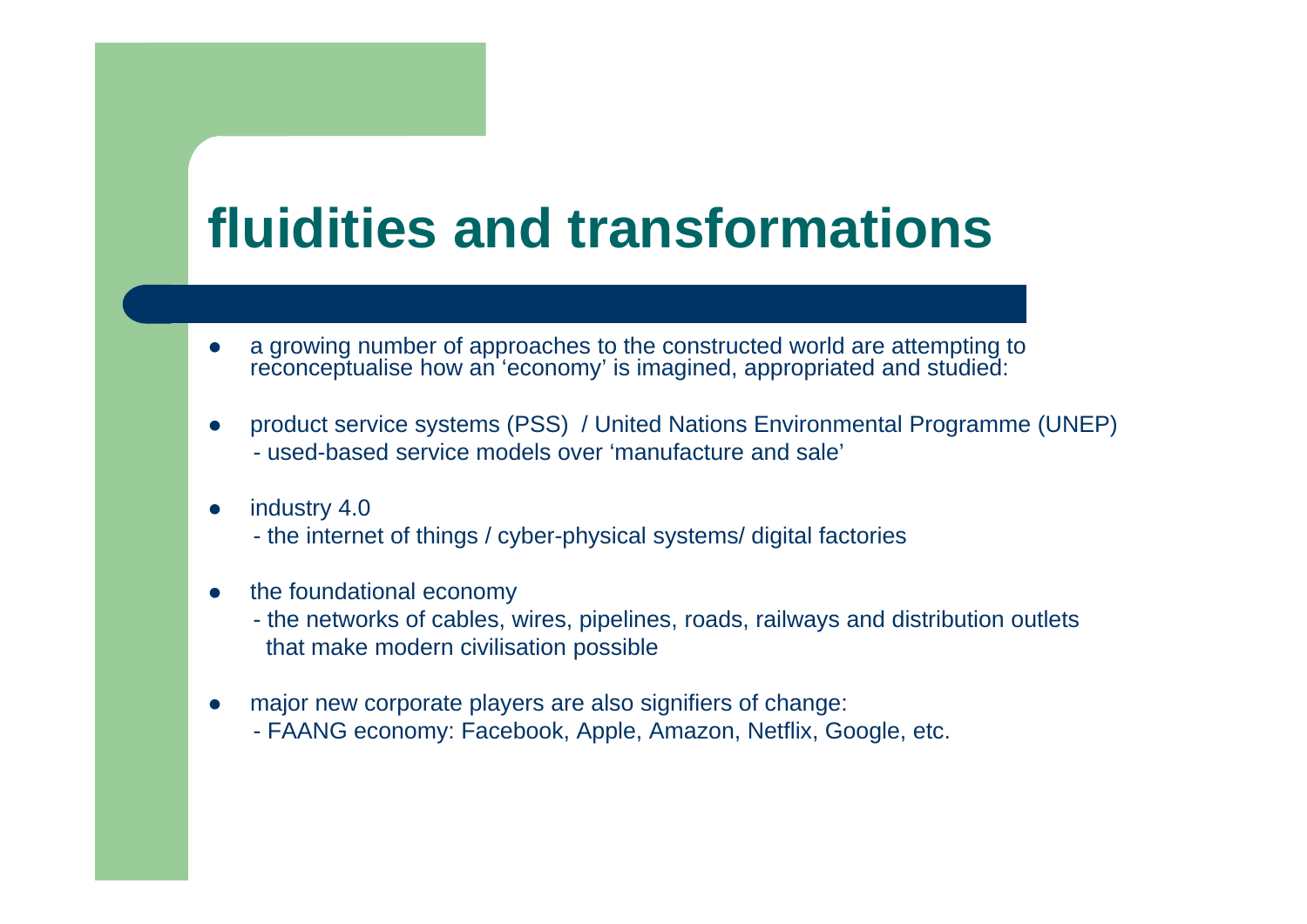## **fluidities and transformations**

- 0 *fluid boundaries, connectedness* and *connectivity* are running themes
- 0 to test the potential of these approaches the first of these is considered as a strategic option in reconfiguring cars and steel – together
- 0 Product-Service-Systems (PSS): 'an innovative strategy that shifts the centre of business from the design and sale of [physical] products alone, to the offer of product and service systems that are together able to satisfy a particular demand' (UNEP 2002)
- 0 the PPS approach favours business models based on leasing rather than sale i.e. sell mobility, **not** cars (Ceschin and Vezzoli 2010)
- 0 This is an example of a radical industry rethink – the car industry would become a branch of **service-led manufacture**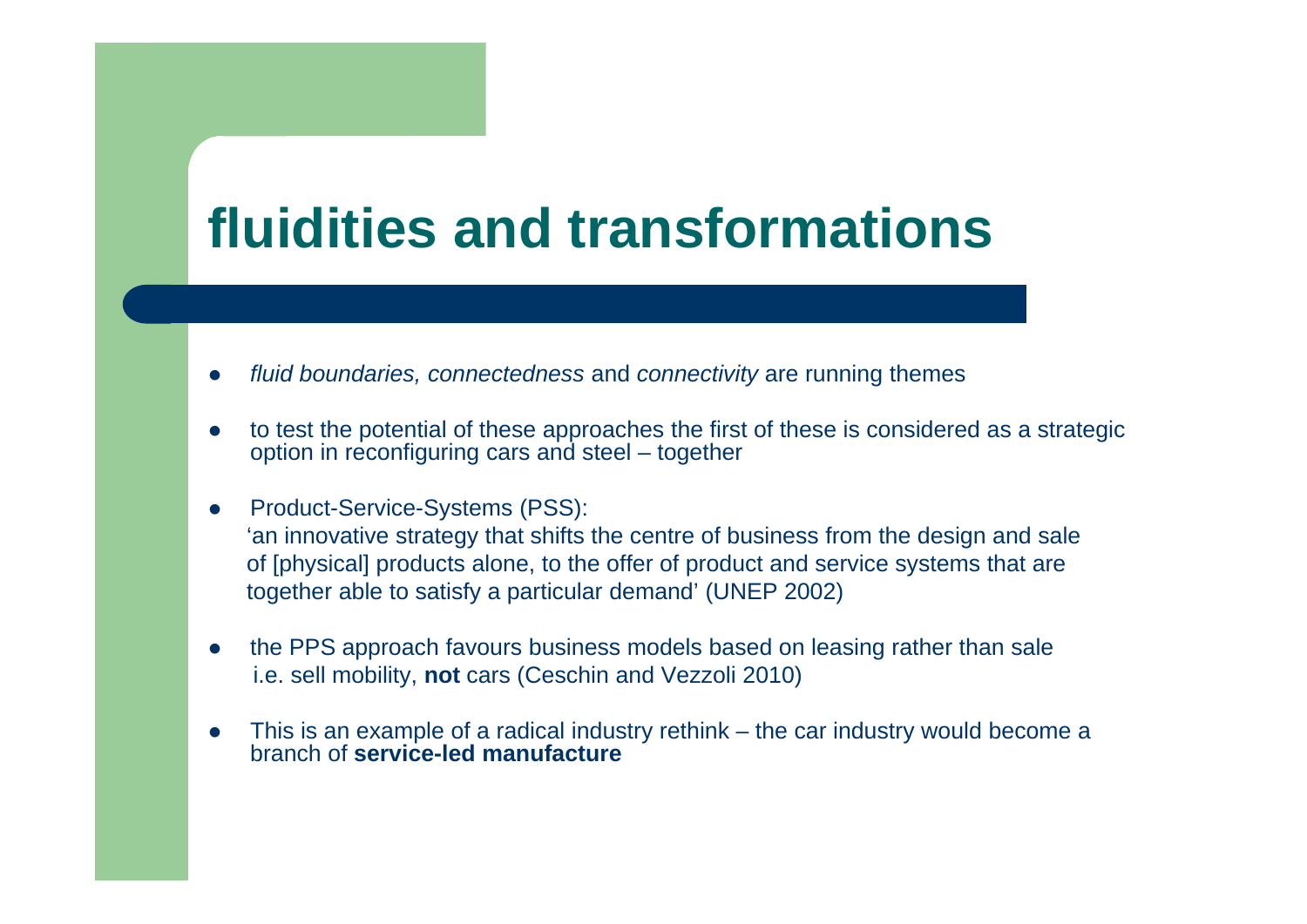# **challenges in impactful industries**

- 0 cars and steel are **impactful** industries:
	- generating income, jobs, trade …
	- environmental degradation … CO2 emissions …
- 0 industrial policy formulation biases towards the first
- 0 consider Britain's 'sector strategy' for cars: 'the UK automotive industry has significant opportunity as increased incomes lead to increased [worldwide] spending on transport … Environmental drivers … will be part of the growing economies' demand' (HMG 2012: 22)
- 0 the assumption here (unchallenged) is that the **environment** plus **world income growth** will drive up future demand for UK car exports
- 0 there is no sense of a trade-off between the environment and growth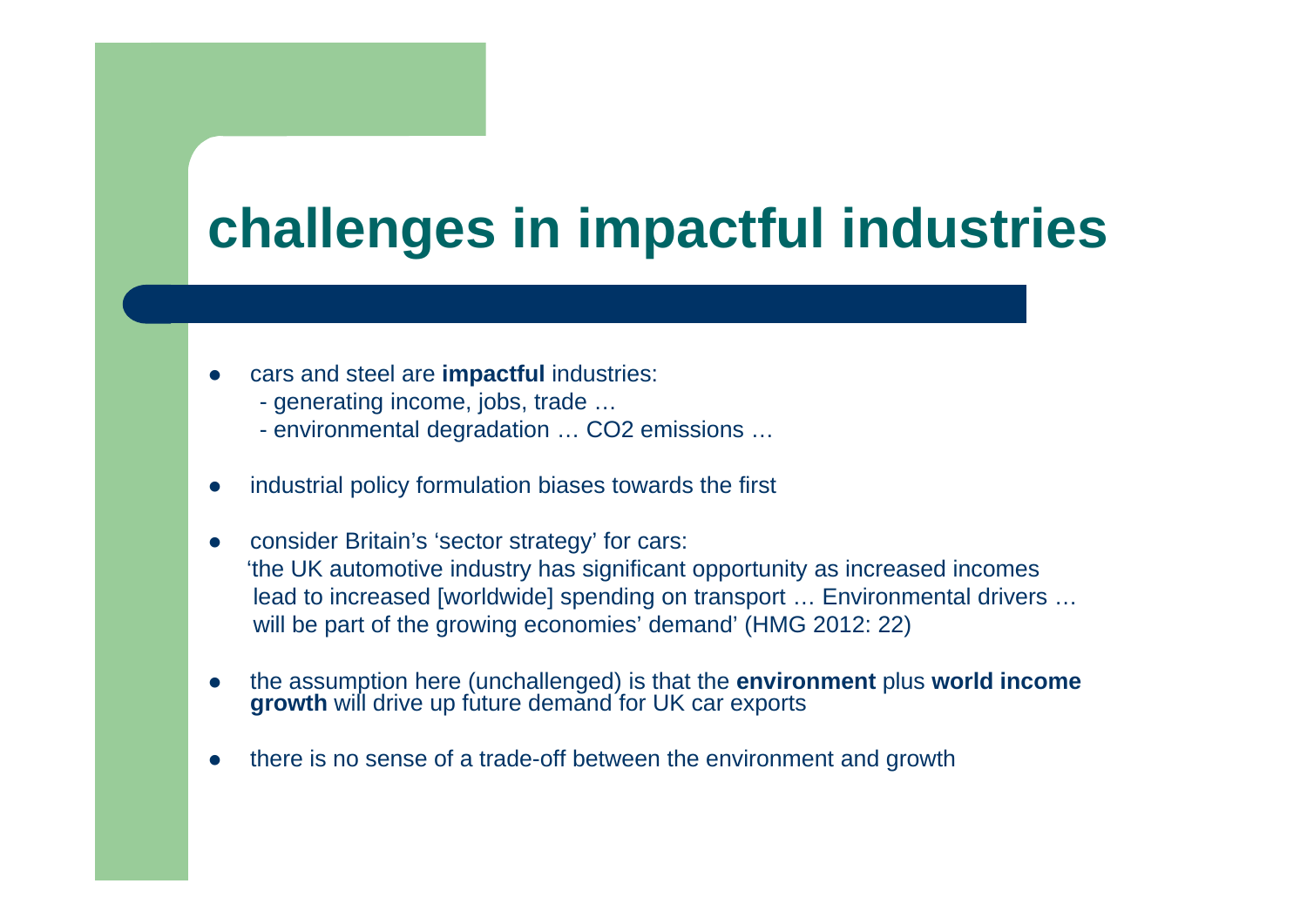# **challenges in impactful industries**

- O this policy is not a product of sober thinking
- 0 there are objections on the process side e.g.
	- making cars is a major source of environmental degradation
	- there are resource limits even on (allegedly) 'cleaner' technologies
- $\bullet$  cost-cutting through adoption of energy saving measures may rebound
	- lower cost means higher production which means more emissions …
- 0 the existing business model for cars is to sell cars **and** parts - alternative car technologies may not sustain a parts market
- O and there are objections on the product side e.g.
	- this class of strategy is informed by speculation about technology
	- : see next slide for the example drawn up for Britain in 2002
	- there are no risk assessments on the downside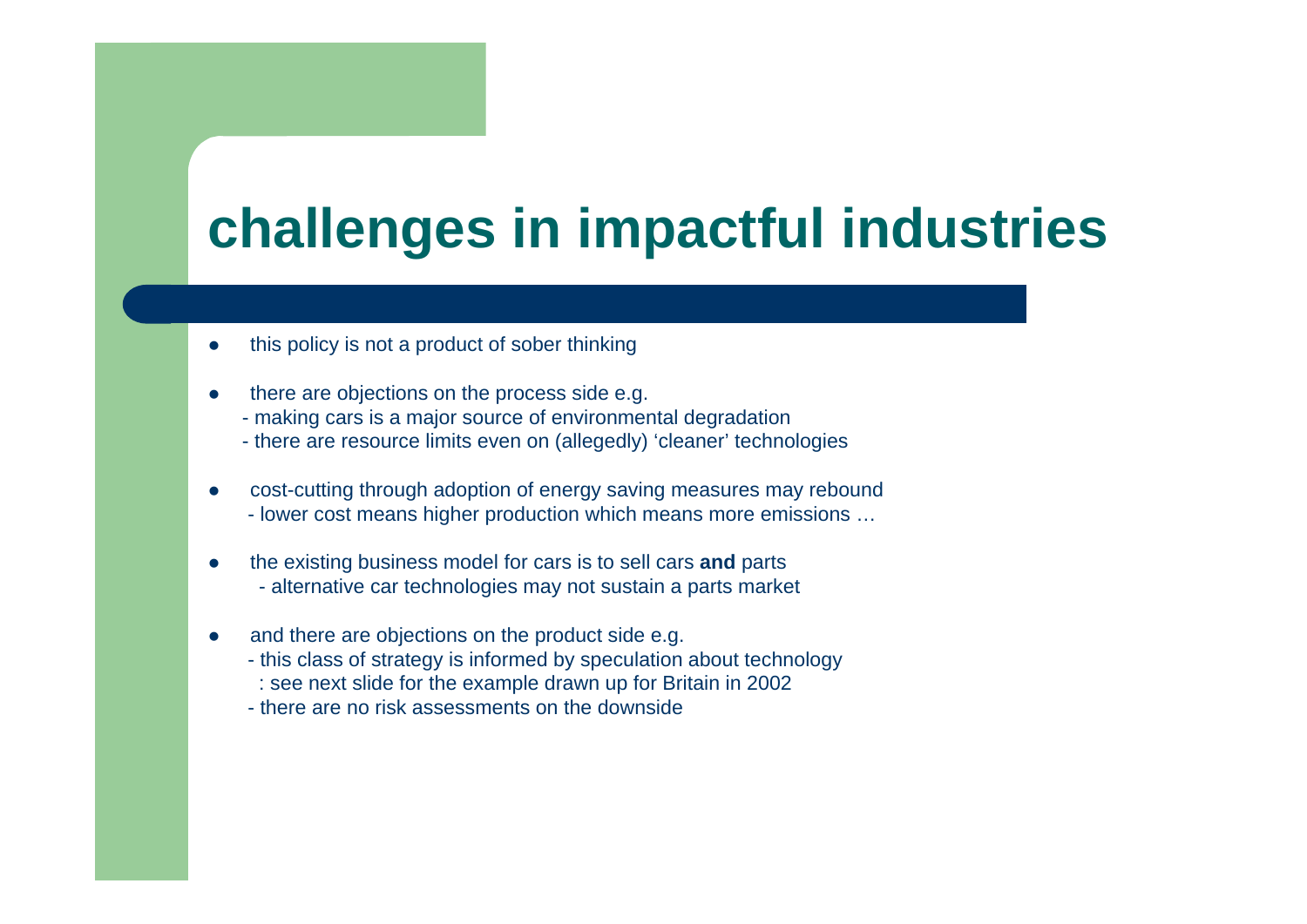### **Figure D3: the Consensus Technology Roadmap**



Source: based on NAIGT technology roadmap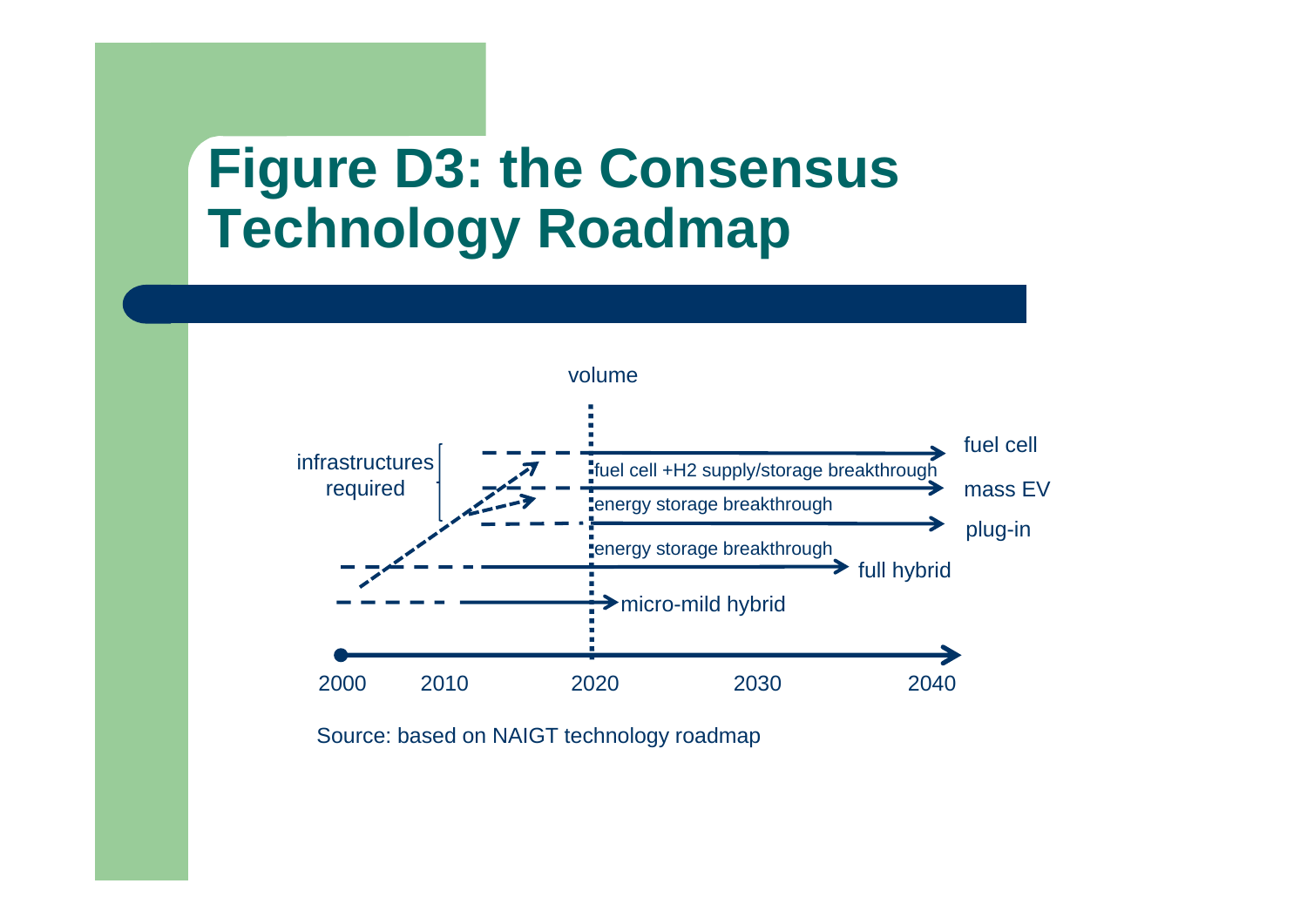# **challenges in impactful industries**

- $\bullet$  suppose for argument's sake the industry was reorganised on a PSS basis:
	- industry profit centres would change
	- private car stocks could be eased out of existence and total car fleets reduced
	- the absence of a parts market would not be an obstacle to service provider commercial viability
	- risks on the downside could be more easily managed
	- service providers would have responsibility for end-of-life disposal and resource reclamation

Etc.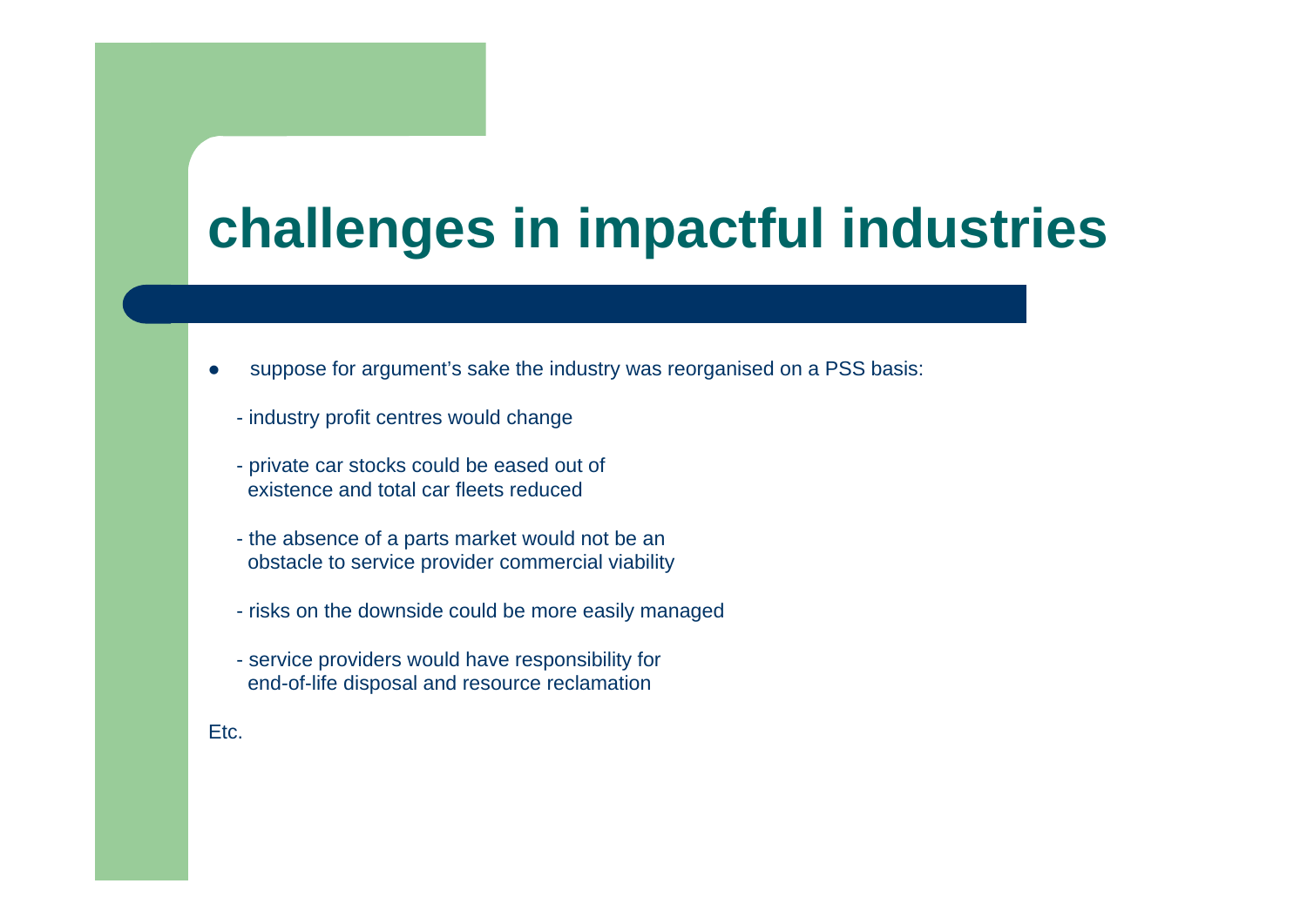#### **the steel nexus**

- 0 taking this thought experiment further, what would this imply for an intermediate input provider like the steel industry in Britain – a high-energy supplier of the car industry
- $\bullet$  the answer is an interesting one – most of the longer-term recommendations of a recent report by the British All Party Parliamentary Group (APPG 2017) on steel offer policy formulations that are consistent with a PSS approach:
	- *enhanced R&D on materials use*
	- *public procurements for local sourcing*
	- *supply chain compression/ digitalisation*
	- *circular economy* (60 % of scrap steel is currently exported; but Britain imports 60% of its general steel needs)
	- *distributed energy*
- 0 the last three recommendations are hall-marks of PSS modelling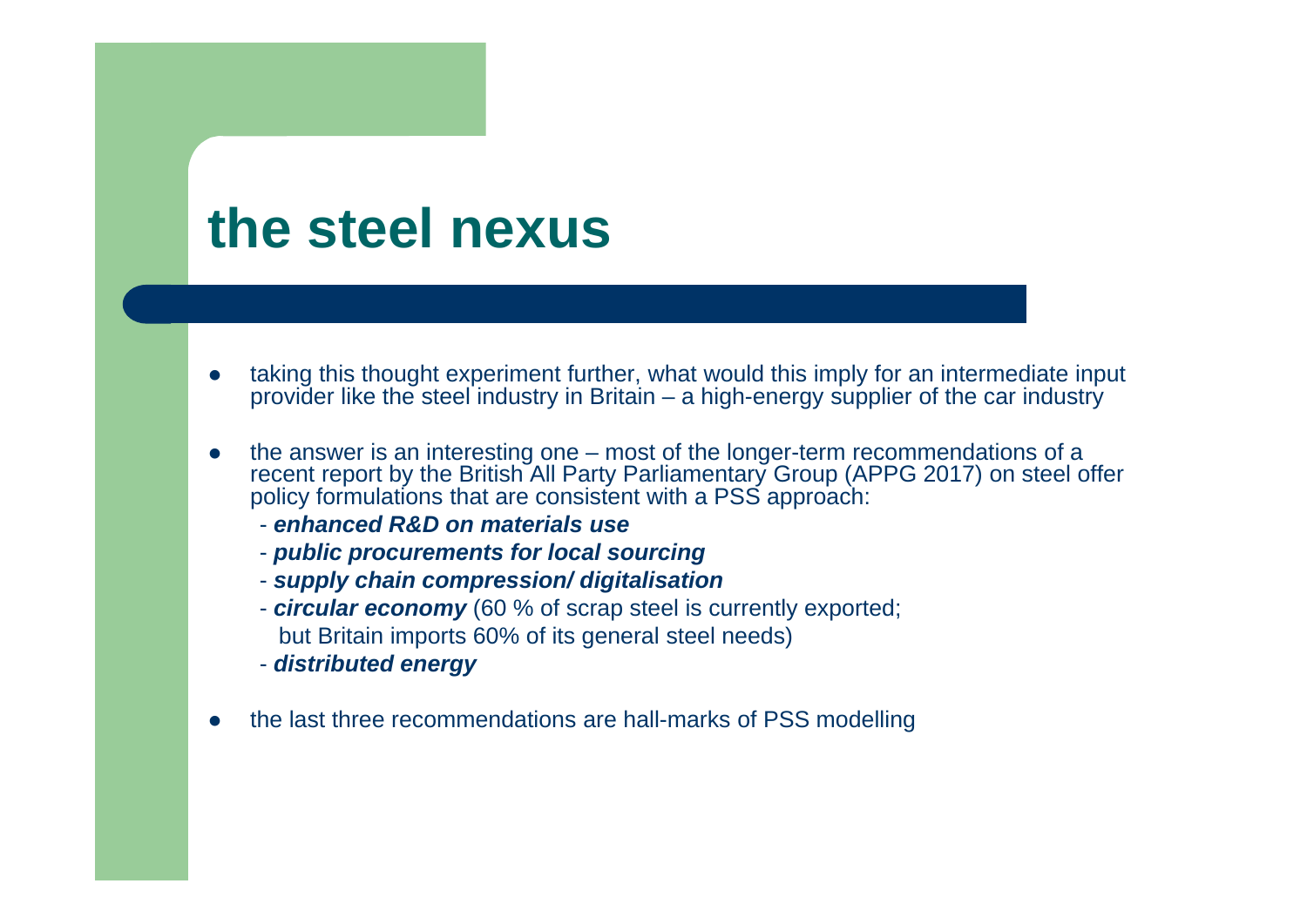## **'industry' as a barrier to policy**

- while a thought experiment, joint reorganisation of the car and steel sectors on a shared PSS basis would deliver on the fundamental points of sustainability and reduced susceptibility to shocks
- 'trade' could exploit PSS consultancy rather than a current focus on 'pushing metal'
- but are there any forums that give space for this kind of radical and interwoven discussion of policy?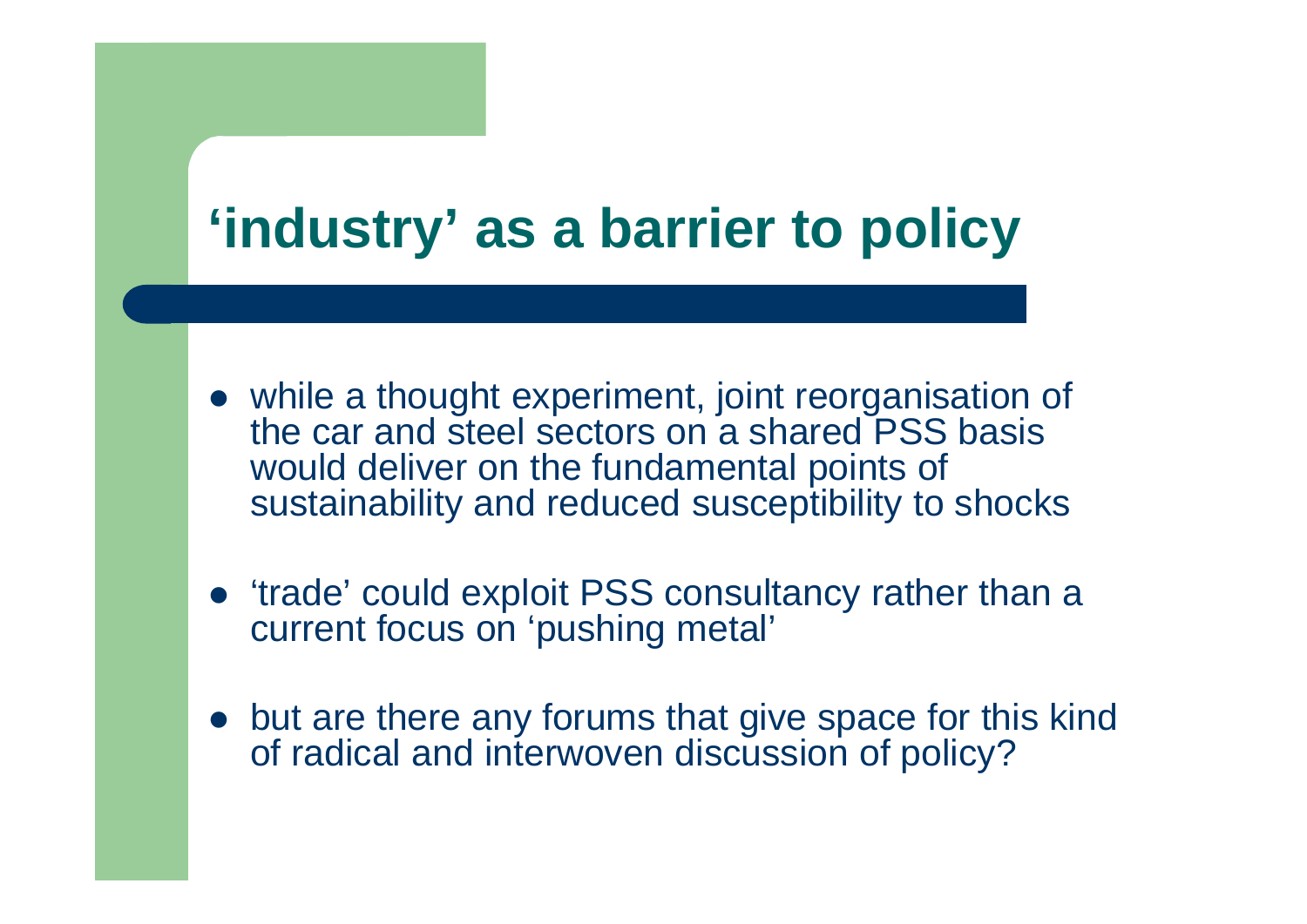# **'industry' as a barrier to policy**

- $\bullet$  after setting out details on the limited practicalities of the extant export-led strategies for long-term development of industries like cars and steel, this paper considers why the conception of an 'industry' may itself be an issue
- 0 standard industrial classifications driving national sectoral data
- 0 consultative bodies based on trade associations without cross-sectoral representation e.g. the Automotive Council is about 'cars'
- O institutionalised habits of thought about the imperative of achieving growth through the expansion of production for export over use- and stability-oriented policy modelling
- 0 fear of adverse public or media reactions – 'the fear of being thought ridiculous'
- Ô for all of these reasons, if the test of Piore and Sabel's (1984) 'industrial divide' were applied, the industrial policy positioning in Britain remains one of ex post reactions rather than policy visions and leadership rooted in a willingness to explore fundamental transformations